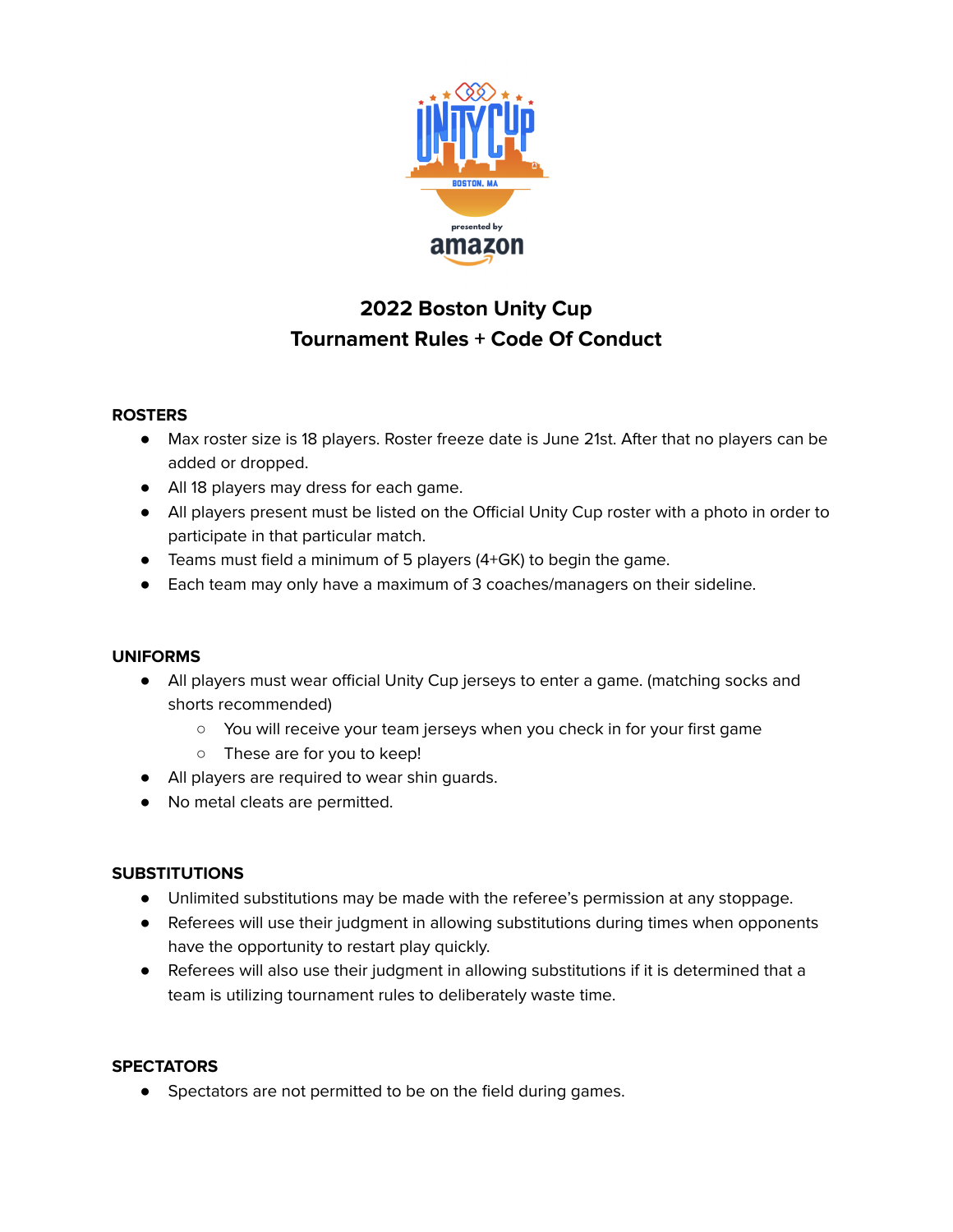

● Team captains are responsible for discussing appropriate behavior and with their fans prior to games.

#### **GAME TIME**

- $\bullet$  All Games are 2 25 minute halves in length.
- No stoppage time will be added except in extreme circumstances.

#### **GROUP STAGE GAMES**

- In the Women's bracket teams are guaranteed three games and will play each of the other teams in their group
- In the Men's bracket teams are guaranteed four games and will play each of the other teams in their group.
- If teams are tied at the end of regulation and added time, each team is awarded a tie and 1 point in the group standings.
- Added time during group stage play is at the discretion of the referee. Extra time in each half will not exceed three minutes.

#### **GROUP STANDINGS**

- There will be a max goal differential of 6 goals for all group stage games (i.e. a score of 9-1 will result in a goal differential of 6 goals rather than 8).
- The following point values will determine standings for group stage games:
	- WIN = three (3) points
	- $\circ$  TIE = one (1) point
	- $\circ$  LOSS = zero (0) points
	- The following criteria is used for standings purposes:
		- Greatest number of points in all group stage matches
		- Head-to-head Group play outcome
		- Goal difference in group stage matches
		- Least number of goals allowed in group stage matches
		- Coin toss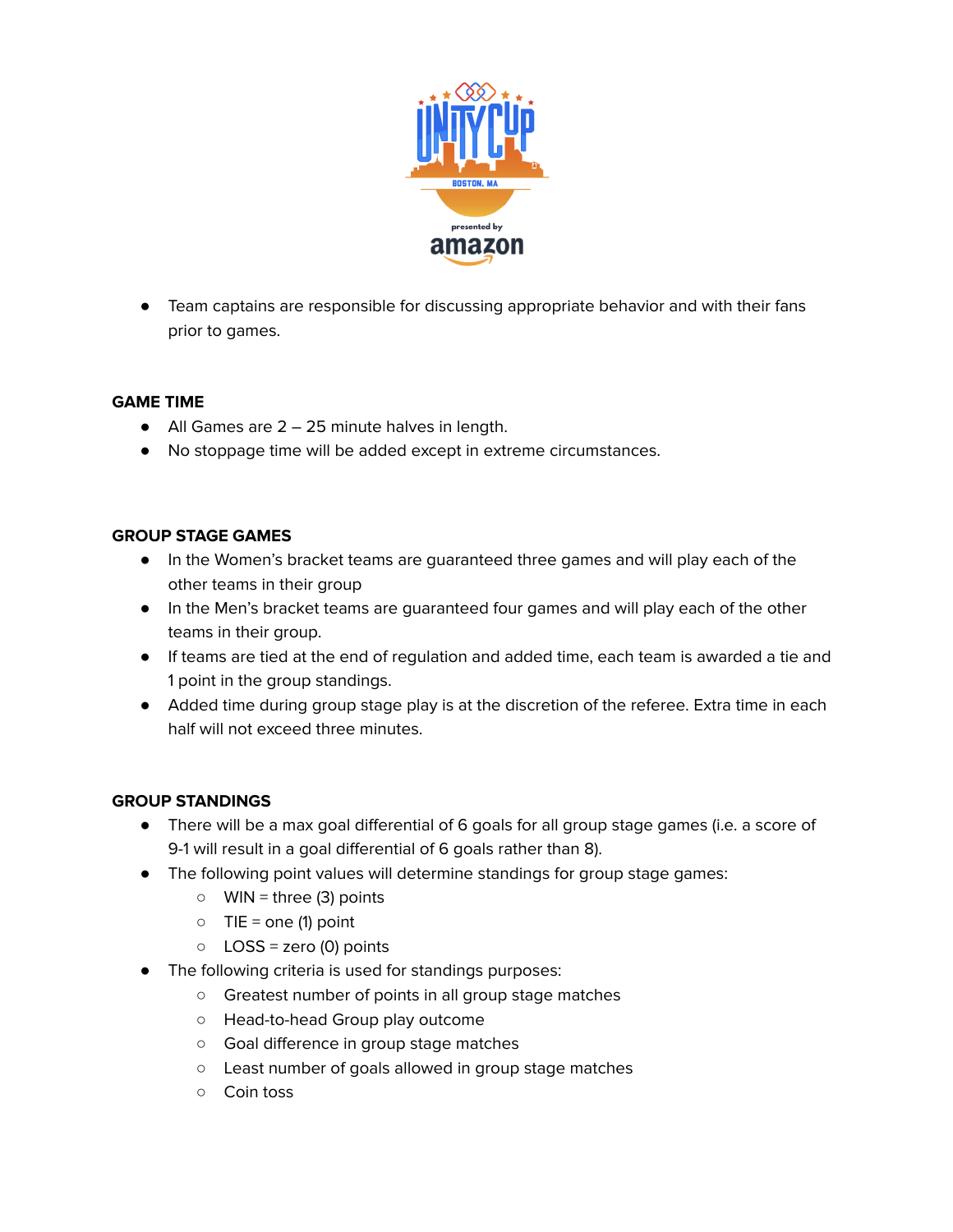

## **KNOCK OUT STAGES**

- In the Women's bracket the top two teams in each group will move directly to the semifinals
- In the Men's bracket the top three teams in each group will advance to the knockout stage. The 4 group winners will get a bye into the quarterfinals and the second and third place teams will have to participate in the play-in game.
- IIf teams are tied at the end of regulation, there will be two, five-minute overtime periods with the Golden Goal rule in effect.
- In the event the game is still tied after the extra time session the game will be decided by penalty-shoot out (3 kicks, followed by single, sudden-death kicks if necessary).
- Only players on the field at the completion of extra time will be permitted to participate in penalty kicks (goalies included).
- Order of kicks will be decided by coin toss.

## **BOSTON UNITY CUP CODE OF CONDUCT**

- Proper conduct by all players and coaches is mandatory before, during and after all games.
- Teams are responsible for the conduct of their fans. Incidents involving a specific teams' fan will be reviewed on a case-by-case basis by the Unity Cup Leadership team and could result in game suspension for the fan. In extreme cases such incidents may penalize the team.
- At the referee's discretion he/she may suspend and/or forfeit a match in the case of unruly fan behavior.

## **YELLOW + RED CARDS**

- Yellow cards accumulate through Group play. Upon receiving a second yellow card during Group play, the player will receive a one (1) game suspension. Yellow cards will reset at the conclusion of Group play.
- Yellow cards accumulate through the knockout round. Upon receiving a second yellow card during the knockout round, the player will receive a one (1) game suspension.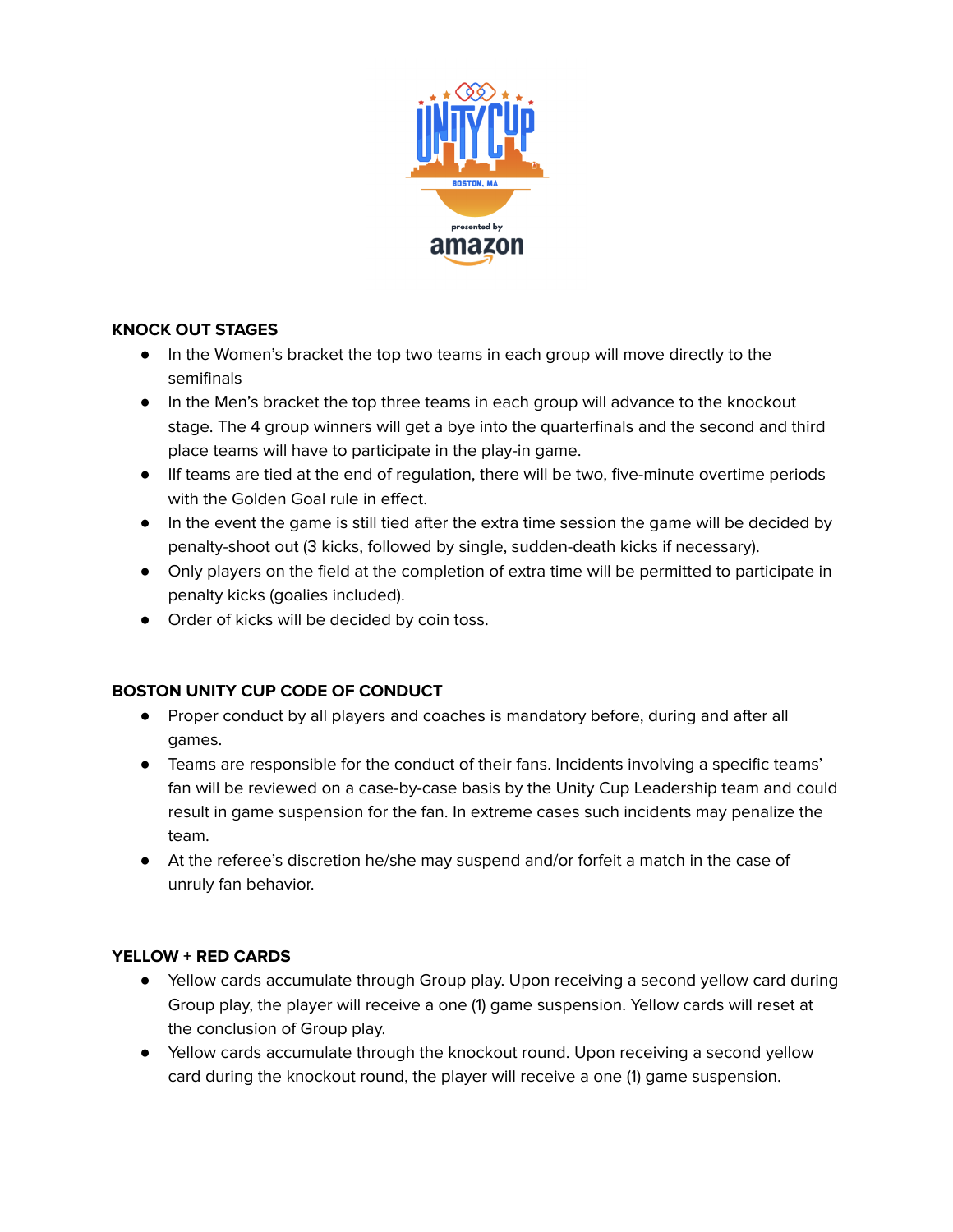

- If a player receives a red card at any time, the player will leave that game immediately and will also serve a minimum one (1) game suspension.
- Any player receiving a red card or any coach who has been removed from a game by the referee will be given a minimum one (1) game suspension, which cannot be appealed. The ejected person will not be permitted within two hundred (200) yards of the playing field in all directions for the remainder of the game or while serving the one game suspension. Failure to comply will result in further disciplinary action.
- All red card suspensions will be reviewed by the Tournament Commissioner. The game site monitor and game official will send a detailed report to the tournament director to be reviewed to see if further action is necessary.
- Second offenses or conduct of a more serious nature will be reviewed by the Unity Cup Leadership team.
- Cards and minimum suspensions due to cards are not appealable.
- Appeals of disciplinary actions (other than mandatory suspensions) may be made by handing in a written appeal to the Unity Cup Leadership team.

#### **SUSPENSIONS FOR MISCONDUCT TOWARDS GAME OFFICIALS**

- Any assault on a game official will carry a five (5) year suspension from all Unity Cup activities.
- Deliberately striking or kicking or attempting to kick, throwing a soccer ball at, or spitting on an opponent, a referee or an assistant referee will carry a suspension for the rest of the tournament plus suspension from the subsequent year's tournament.
- Obscene gestures, whether at an opponent, a referee, fan etc., will carry a one (1) game suspension.
- Abusive language towards whether at an opponent, a referee, fan etc., will carry a one (1) game suspension.
- The above suspensions are to be considered minimum. The Tournament Director reserves the right to increase the suspension based on the severity of the violation. Situations not listed will be reviewed by the Unity Cup Conduct Committee.